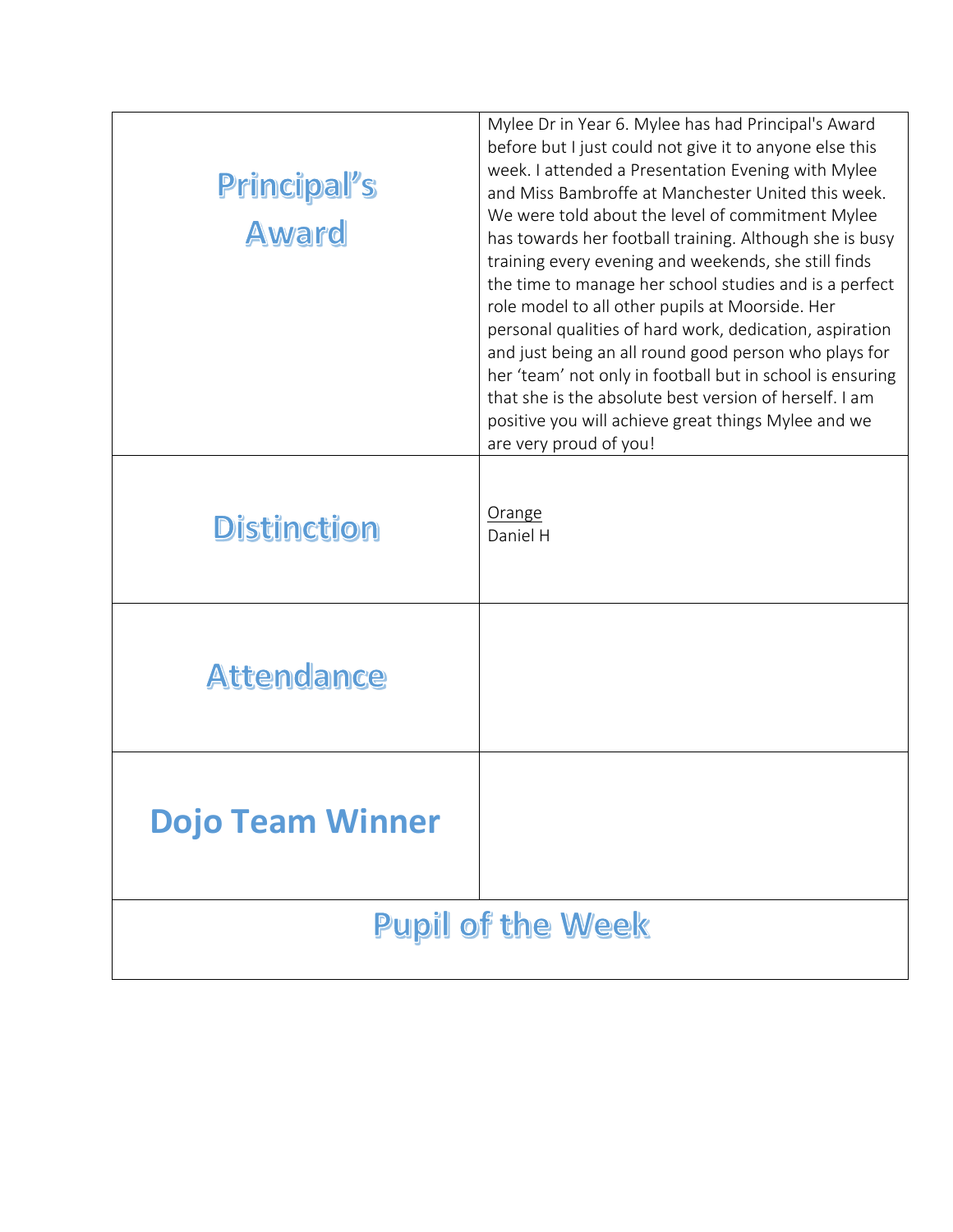| Nursery   | Toby W       | Since the holidays, Toby has been running into school with<br>a big smile on his face and we love this! He has been<br>listening carefully on the carpet and focusing well on his<br>tasks. Toby is trying hard to be a good friends. Keep it up<br>Toby!                                                                 |
|-----------|--------------|---------------------------------------------------------------------------------------------------------------------------------------------------------------------------------------------------------------------------------------------------------------------------------------------------------------------------|
| <b>RM</b> | Oliver G     | Oliver has settled well into Moorside and is a valued<br>member of our class. He works hard to share his ideas and<br>is developing his confidence to speak in front of others.<br>This requires a good deal of bravery - well done Oliver!                                                                               |
| <b>RC</b> | Ewan C       | Ewan is really growing into school life. His enthusiasm for<br>new learning is wonderful to see and I can always rely on<br>him to participate in group work. He is reading regularly<br>at home and trying hard to blend simple words with the<br>sounds he knows. Keep up the fantastic work Ewan - I am<br>very proud! |
| 1F        | Scarlett K F | Scarlett is an incredibly positive member of 1F. She is<br>eager to learn new things and enjoys being given a<br>challenge. Scarlett is a great role model in class and reads<br>every day! Keep up the great work Scarlett! Keep on<br>shining.                                                                          |
| 1B        | Lillie-Mae S | Lillie-Mae has been shining this week! She is always ready<br>to learn, and try her absolute hardest every single time.<br>She is polite and well mannered, and is a delight to have in<br>1B. Keep sparkling Lillie-Mae.                                                                                                 |
| 2T        | Erin M       | Erin has the most amazing attitude to her learning. She<br>puts her best into everything that she does and has blown<br>us away with her hard work this week. Keep up the<br>brilliant work Erin!                                                                                                                         |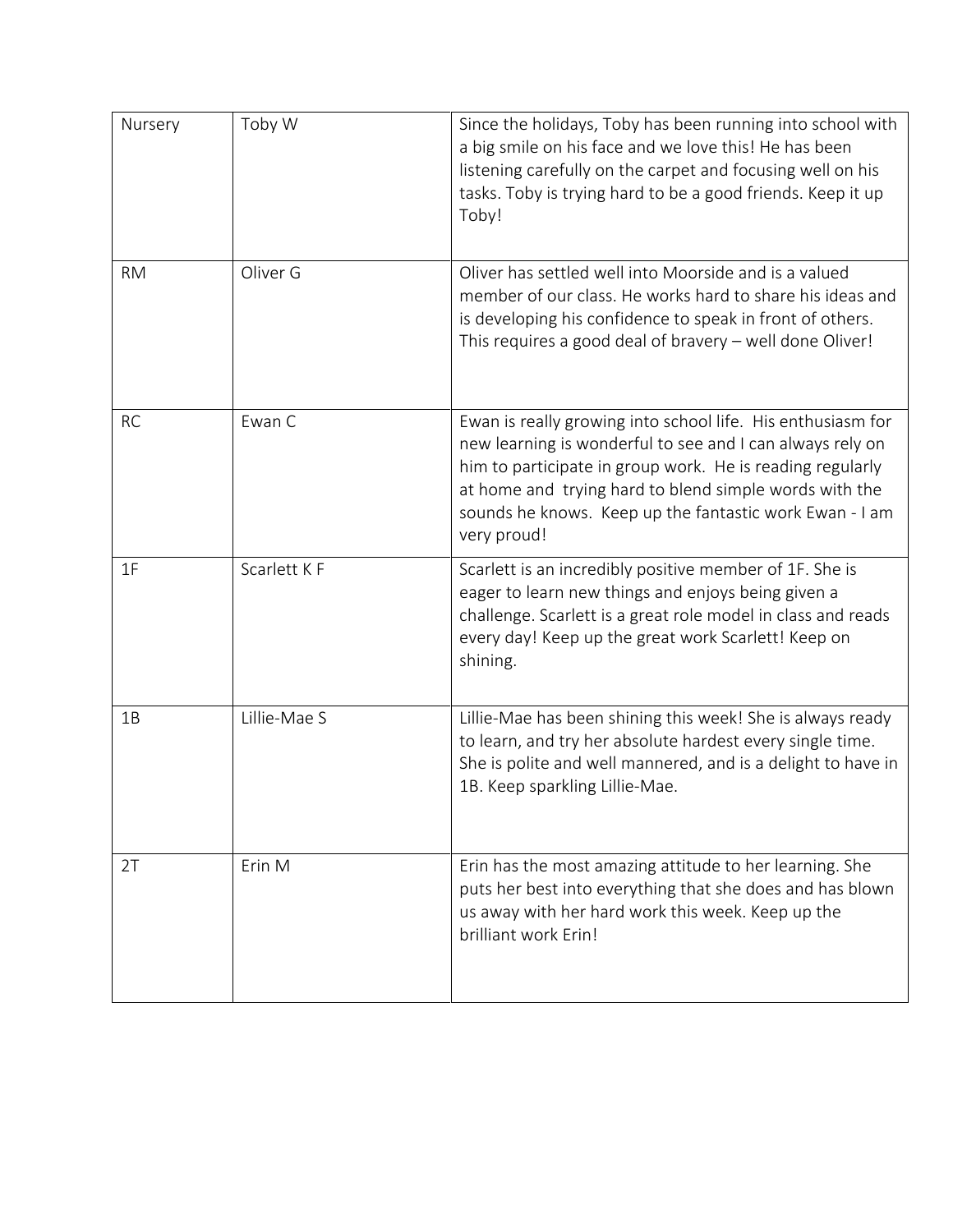| 2PR | Haider Z            | Haider has really impressed us this week! His<br>concentration on the carpet has been excellent, he is<br>joining in with all our number songs and is working really<br>hard with some tricky new Maths concepts. Keep it up!<br>We are so proud of you.                                                                                                                             |
|-----|---------------------|--------------------------------------------------------------------------------------------------------------------------------------------------------------------------------------------------------------------------------------------------------------------------------------------------------------------------------------------------------------------------------------|
| 3S  | Annie D             | Annie has really impressed us in Year 3 with her hard work<br>and effort. She has come in every day ready to learn. She<br>is a good friend to others and is always ready to help her<br>friends. Keep it up Annie!                                                                                                                                                                  |
| 3F  | Layla N             | A fantastic start back after half term, super focused,<br>working hard and ready to learn (as usual!) Very<br>impressed with your hard work this week. Well done.                                                                                                                                                                                                                    |
|     | Reader of the week: |                                                                                                                                                                                                                                                                                                                                                                                      |
| 4R  | Pippa C             | Since September, Pippa has demonstrated nothing but<br>attentiveness, engagement and kindness. Her<br>independence and ability to solve problems is a life aspect<br>that everyone should admire. Keep up the hard work,<br>Pippa, you're doing great!                                                                                                                               |
| 4A  | Olly Y              | Olly has an incredibly positive approach to school and<br>enters the classroom each morning with a smile on his<br>face, determined to make the most out of every moment<br>that he is in class. In recent weeks, there have been huge<br>improvements in Olly's writing, and his presentation in<br>particular is going from strength to strength. Keep up the<br>great work, Olly. |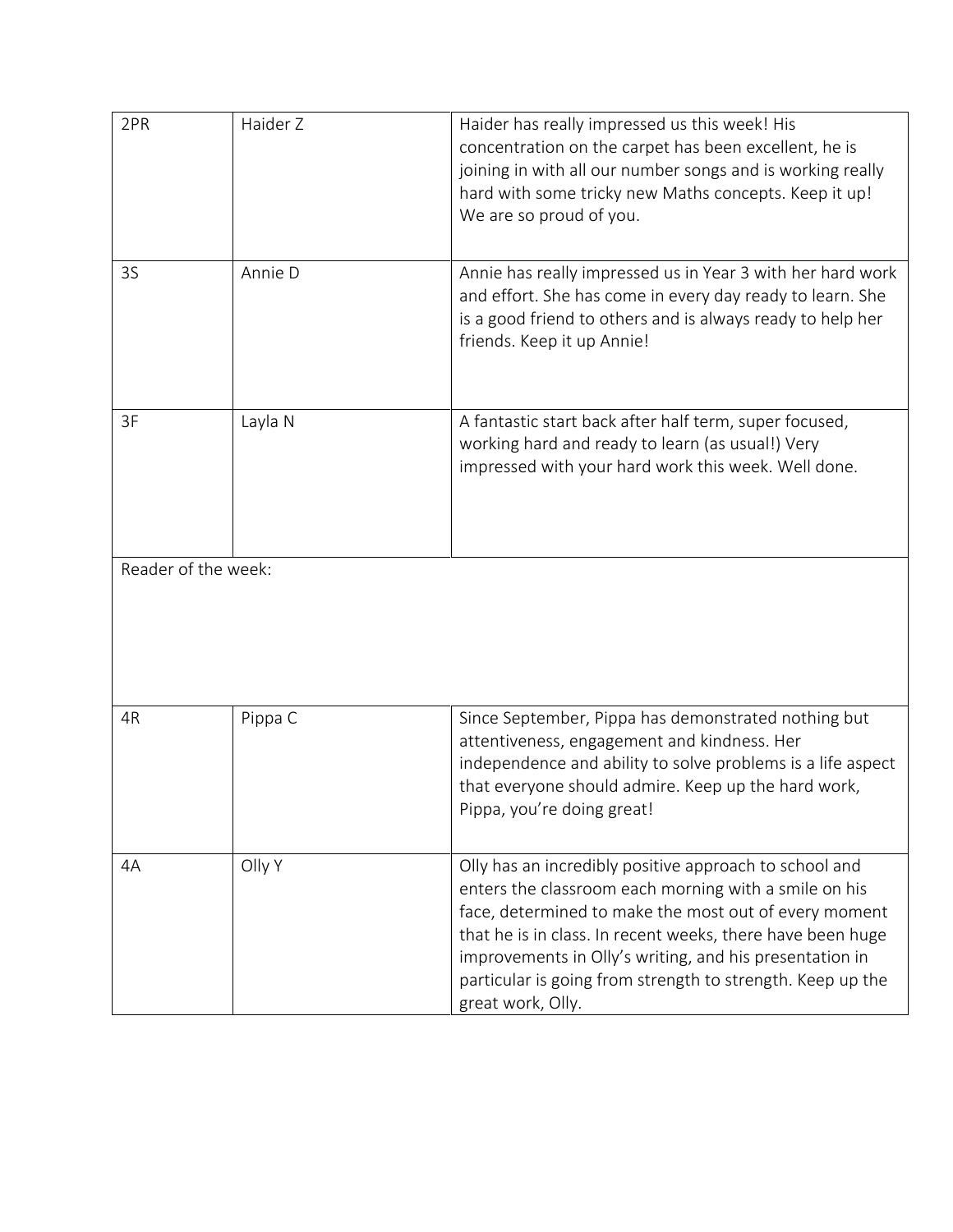| Reader of the week: Richie D. Richie has made excellent progress on Reading Plus and his reading |  |
|--------------------------------------------------------------------------------------------------|--|
| fluency has hugely improved this year. Keep up the great work, Richie!                           |  |

| 5T                  |  |  |
|---------------------|--|--|
|                     |  |  |
|                     |  |  |
|                     |  |  |
|                     |  |  |
|                     |  |  |
|                     |  |  |
| 5W                  |  |  |
|                     |  |  |
|                     |  |  |
|                     |  |  |
|                     |  |  |
|                     |  |  |
|                     |  |  |
| Reader of the week: |  |  |

Sophia Catling-W. Sophia is making good progress on Reading Plus and it's wonderful to see her expanding her at-home reading to different genres and exploring new text types!

| 6C   | Izzy Y   | Izzy is a hard-working and conscientious student. She has<br>a great sense of humour and contributes well to our<br>learning. She even brought in extra WW2 artefacts from<br>her grandad to help deepen our knowledge of the war.<br>She has made a great start to the year and I hope it<br>continues. |
|------|----------|----------------------------------------------------------------------------------------------------------------------------------------------------------------------------------------------------------------------------------------------------------------------------------------------------------|
| 6I/B | Jayden W | Jayden's confidence and independence are really shining<br>through at the moment. I'm really proud of the way he is<br>joining in with the learning, contributing to the lessons<br>and taking pride in the work he is producing. Keep it up<br>Jayden.                                                  |